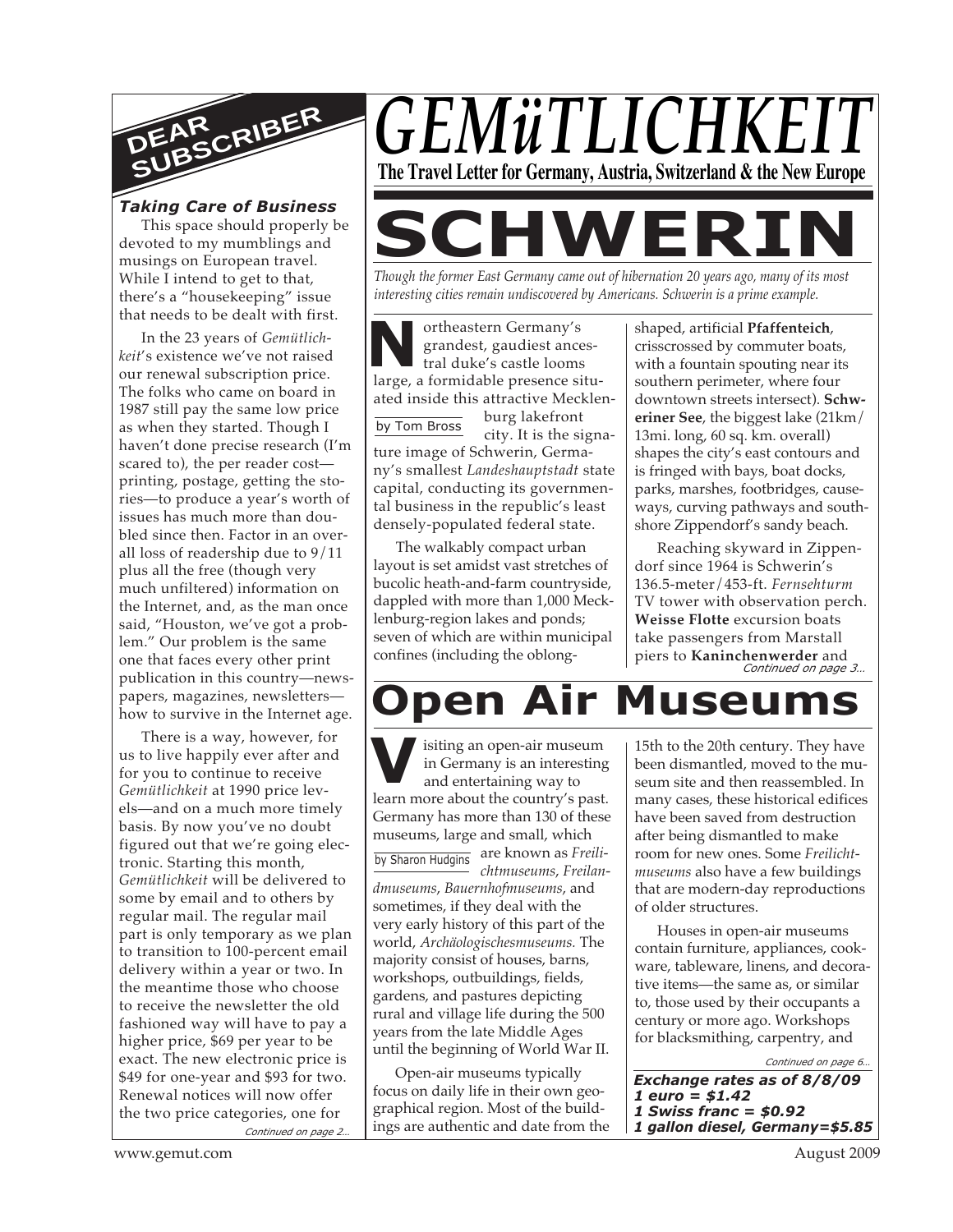# *DEAR SUBSCRIBER Continued from page 1*

regular mail, one for email. If you want to start receiving *Gemütlichkeit* immediately via email, please send your name and email address to bob@gemut.com or phone 800- 521-6722 x 3.

#### *Book Your 2010 Cruise Now*

The major cruise companies have announced 2010 schedules and itineraries, and there are substantial discounts for early bookings. **Uniworld**, for example, offers \$900 per couple price reductions on selected European river cruises, such as the popular Danube Discovery—9 days, Nürnberg to Vienna—provided you book and pay for a category one or two cabin before September 30. The discount drops to \$300 if you wait until the November 30 deadline. This is in addition to the fivepercent *Gemütlichkeit* discount.

Please be aware that our travel department can book you on *all* the major cruise lines and destinations, not just Europe and not just river cruises. Contact Laura Riedel at 800-521-6722 x 2, or via email at laura@gemut.com. You can also browse hundreds of cruises using the Cruise Finder at www.gemut.com.

# *Fall Wine Festivals*

For many, the next 90 days are the very best time for a European vacation. Current low air fares are

almost certain to drop even more for fall trips and Europe's crisp air and changing fall colors are a travel aphrodisiac. This is the season, too, for grape harvest festivals in thousands of wine villages. These wonderfully authentic mostly outdoor events feature good food, wine and music and are held in mostly off-the-beaten-track towns that offer the double-barreled advantages of low prices and welcoming local residents in a convivial setting. Small town Europe at its best. You can see a long list of festivals by date and location at www.deutscheweine.de. The site is in German until you click the English link.

# *Currency Exchange Revisited*

We've been over this ground before but based on the number of questions received here, perhaps a review is in order. The question being, "what do I do about exchanging dollars for foreign currency?" Though the answer—ATM debit cards and credit cards—is straightforward, it's often not wellreceived. People are put off by credit card and debit card service charges and foreign exchange fees. But even with the fees, plastic is still the way to go.

Currency exchange issues continue to be a recurring theme at online travel forums and I am amazed at the number of people who, (a), convert large amounts of dollars to euros prior to U.S. de-

parture, then carry the resulting cash on their person to Europe, or, (b), purchase traveler's checks. In my view, both are bad ideas.

Until I talked him out of it, one man planned to exchange \$5000 for euros and carry them all over Europe. The danger in conveying a lot of cash is obvious. Surprisingly, however, many travelers think only of the security problem in transporting cash and don't consider the exchange rate when buying euros from their bank. As this is written, Wells Fargo is selling euros for \$1.51. If one were to purchase 3,000 euros from the bank at that rate it would cost \$4,530 plus a small fee. The inter-bank rate, however, is 1.438 and that's the rate you'll get if you use a debit card or credit card and let your bank convert the euros to dollars. Sure, most cards charge fees for these transactions, but you get a much better exchange rate

*Continued on page 8…*

# **Using Gemütlichkeit**

• Hotel prices listed are for one night. Discounts are often available for longer stays.

• All hotel prices include breakfast unless otherwise noted.

• Local European telephone area codes carry the "0" required for in-country dialing. To phone establishments from outside the country, such as from the USA, do not dial the first "0".

#### **Logging on to Our Website**

Back issues in PDF format from January 1993, except for the most recent 10, are available free to subscribers only at www.gemut.com (click on "Members"). To access the issues, enter the user name and password published in this space each month. The new codes are:

User Name: **werin** Password: **6702**

| <b>GEMÜTLICHKEIT</b><br><b>Vol. 23, No. 7</b>                                                                                                                                                                                                                                                                                                                                                                                                                                                                                   |                                                                      | <b>HOTEL RESTAURANT RATING KEY</b> |              |                            |              |
|---------------------------------------------------------------------------------------------------------------------------------------------------------------------------------------------------------------------------------------------------------------------------------------------------------------------------------------------------------------------------------------------------------------------------------------------------------------------------------------------------------------------------------|----------------------------------------------------------------------|------------------------------------|--------------|----------------------------|--------------|
| August 2009                                                                                                                                                                                                                                                                                                                                                                                                                                                                                                                     | The Travel Letter for Germany, Austria, Switzerland & the New Europe | <b>Rating Scale</b>                | <b>Scale</b> | <b>Restaurant Criteria</b> |              |
|                                                                                                                                                                                                                                                                                                                                                                                                                                                                                                                                 |                                                                      | Excellent                          | $16 - 20$    | Food                       | 65%          |
| <b>Publishers:</b><br><b>Executive Editor:</b>                                                                                                                                                                                                                                                                                                                                                                                                                                                                                  | <b>Robert H. &amp; Elizabeth S. Bestor</b><br>Nikki Goth Itoi        | Above Average                      | $12 - 15$    | Service                    | 20%          |
| <b>Contributors:</b>                                                                                                                                                                                                                                                                                                                                                                                                                                                                                                            | <b>Tom Bross</b>                                                     | Average                            | $8 - 11$     | Atmosphere                 | 15%          |
|                                                                                                                                                                                                                                                                                                                                                                                                                                                                                                                                 | <b>Sharon Hudgins</b>                                                | Adequate                           | $4 - 7$      |                            |              |
| <b>Consulting Editor:</b><br><b>Online Services:</b>                                                                                                                                                                                                                                                                                                                                                                                                                                                                            | <b>Thomas P. Bestor</b><br><b>Kurt Steffans</b>                      | Unacceptable                       | $0 - 3$      |                            |              |
| <b>Subscriber Travel Services:</b>                                                                                                                                                                                                                                                                                                                                                                                                                                                                                              | Andy Bestor, Laura Riedel                                            | <b>Hotel Rating Criteria</b>       |              | <b>Value Rating</b>        | <b>Scale</b> |
| Gemütlichkeit (ISSN 10431756) is published 10 times each year by UpCountry<br>Publishing, 288 Ridge Road, Ashland OR 97520. TOLL FREE: 1-800/521-<br>6722 or 541/488-8462, fax: 541/488-8468, e-mail travel@gemut.com. Web<br>site: www.gemut.com. Subscriptions are \$67 per year for 10 issues. While<br>every effort is made to provide correct information, the publishers can make<br>no guarantees regarding accuracy.<br><b>POSTMASTER: SEND ADDRESS CHANGES TO:</b><br>Gemütlichkeit, 288 Ridge Road., Ashland OR 97520 |                                                                      | People/Service                     | 30%          | <b>Outstanding Value</b>   | $17 - 20$    |
|                                                                                                                                                                                                                                                                                                                                                                                                                                                                                                                                 |                                                                      | Location/Setting                   | 15%          | Very Good Value            | $12 - 16$    |
|                                                                                                                                                                                                                                                                                                                                                                                                                                                                                                                                 |                                                                      | Guestrooms                         | 30%          | Average Value              | $9 - 11$     |
|                                                                                                                                                                                                                                                                                                                                                                                                                                                                                                                                 |                                                                      | Public rooms                       | 5%           | <b>Below Average Value</b> | $5 - 8$      |
|                                                                                                                                                                                                                                                                                                                                                                                                                                                                                                                                 |                                                                      | Facilities/Restaurant              | 20%          | A Rip-Off                  | $0 - 4$      |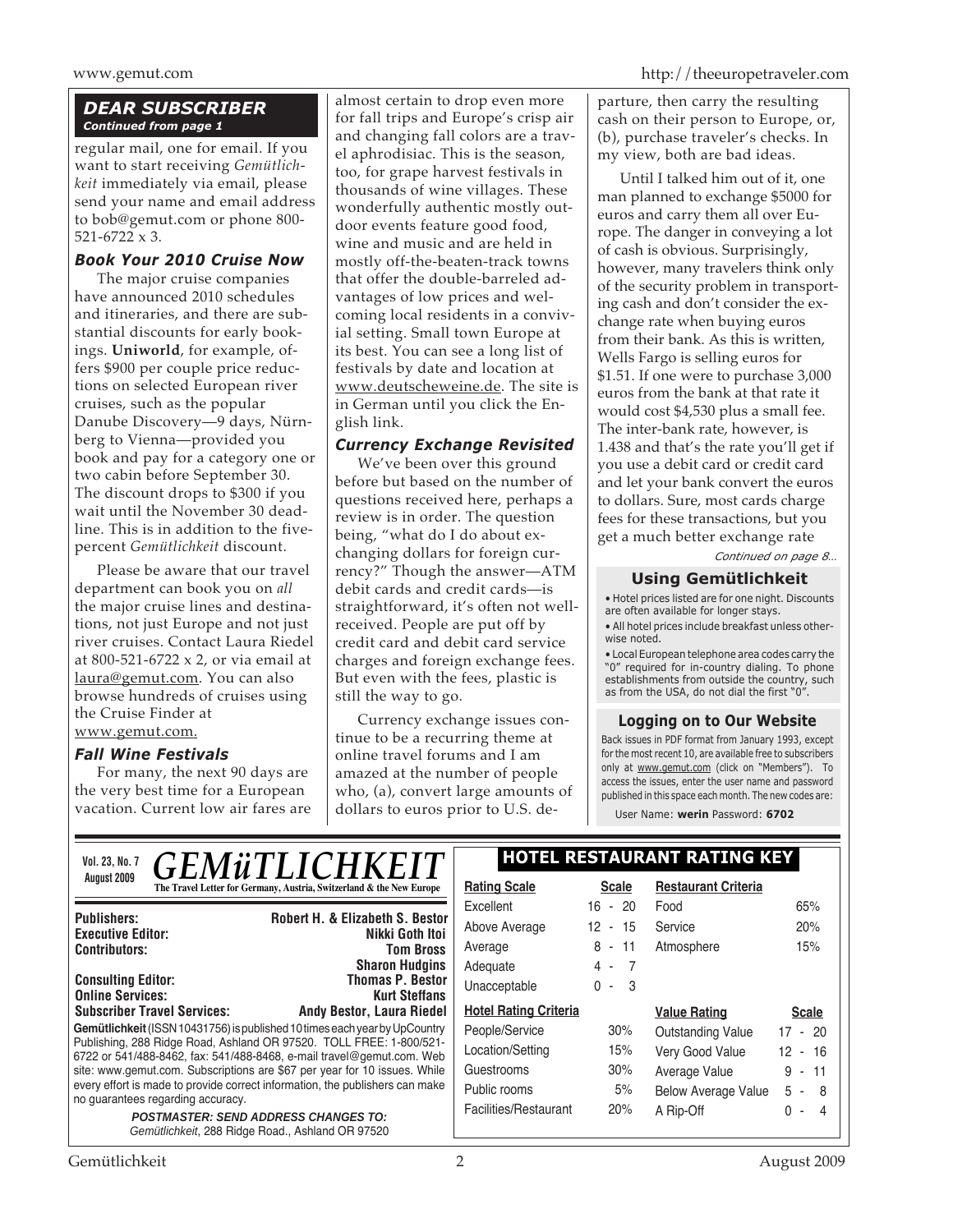#### *SCHWERIN Continued from page 1*

**Ziegelwerder**, mid-lake nature sanctuaries frequented by more than 100 species of birds. Urban smallness has inspired a muchused, rather fond nickname for Schwerin: *Hauptdorf* ("Capital Village"). Small though it is, this proud old city is on the verge of a major yearlong celebration marking its 850th anniversary in 2010.

If the locally wonderful water world doesn't satisfy outdoor enthusiasts, they can bike-hike through the heavily forested, environmentally protected **Warnowtal** valley, 70/km/43.5mi. northbound toward coastal Rostock via hidden-away riverbank villages.

First, though, one of Germany's most flamboyantly spectacular castles—inspired by Grand Duke Friedrich Franz II—fairly shouts for attention. Its pentagonal bulk, master-planned by court architect Georg Adolf Demmler, stands on a lake in conscious imitation of Château de Chambord in France's Loire Valley. Rising from medieval fortress foundations on a miniisland accessed by bridges festooned with decorative lamp posts, ongoing construction and centuries of impulsive add-ons produced the neo-Renaissance, gilded-domed **Schweriner Schloss** (www.schlossschwerin.de, finally completed in 1857. The end result, amidst terracotta trimmings and fancy stone masonry, is a splurge of pinnacles, towers, belfries and 15 turrets. For dramatic dazzlement, floodlights illuminate the ensemble at night. All in all, an extravagant setup for the Mecklenburg-Western Pomeranian state's *Landtag* parliamentary offices.

For visitors touring the premises, however, governmental doings play second fiddle to the castle's cultural finery. Not to be missed: an upstairs portrait gallery devoted to images covering 600 years of ancestral dukedom and, in separate gallery space, important Mecklenburg landscape paintings.

#### **Schwerin Basics**

**Population:** 96,329

**Elevation:** 38 meters (125 feet)

**Visitor Information:** Tourist-Information Schwerin, Am Markt 14, 19055 Schwerin, tel. +49/0385/592/5212, fax: 0385/555/094, info@schwerin.com, www.schwerin.com.

German National Tourist Office, 122 East 42<sup>nd</sup> Street, New York, NY 10168-0072, tel. 212-661-7200, fax: 212-661-7174, www.cometogermany.com

#### **Driving distances:**

| Hamburg       | 91 km  | 57 miles  |
|---------------|--------|-----------|
| Lübeck        | 51 km  | 32 miles  |
| Rostock       | 70 km  | 43 miles  |
| Frankfurt     | 255 km | 158 miles |
| <b>Berlin</b> | 183 km | 113 miles |
| Leipzig       | 267 km | 166 miles |
| Magdeburg     | 164 km | 102 miles |
| Wismar        | 30 km  | 19 miles  |
| Stralsund     | 134 km | 83 miles  |
| Hannover      | 179 km | 111miles  |
| <b>Bremen</b> | 182 km | 113 miles |
| Kiel          | 112 km | 70 miles  |
|               |        |           |

**Important dates:** Founded (and Christianized) by Saxon Duke Henry the Lion, 1160

Holy Roman Empire statehood, 1161- 1358

Mecklenburg Court Orchestra's inaugural concerts, 1563

Became capital of Mecklenburg duchy, 1621

Grand Duke Paul Friedrich of Mecklenburg-Schwerin made the city official "headquarters" of his court, 1837

Decreed state capital of Mecklenburg-Vorpommern, 1918

Arrival of American troops, May 2<sup>nd</sup>, 1945; then the British, June  $1^{st}$ ; final hand-over to Russian forces, July 1st

Absorbed into the socialist German Democratic Republic, 1949-1990

**Visitor Information:** The east-west A-24 *Autobahn* linking Berlin and Hamburg provides speedy access to Schwerin's lake district. Exit at either of three inter-

Also here: a grand wood-paneled banquet hall, neo-Gothic chapel and ducal throne room. Watch for the Schloss museum's displays of furniture, jewelry, medals and weaponry, but especially its sizeable European porcelain collection (Meissen, Fürstenberg, Sèvres). Relax in the glass-walled orangerie/café; stroll amidst six allegorical statues in the Baroque Schlossgarten—gorgeously abloom with fresh plantings while Schwerin

changes: Hagenow, Ludwigslust or Schwerin-Süd. As it approaches the city, the A-24 morphs into a bucolic suburban roadway called the Ludwigsluster Chausee. Four coastal Hanseatic cities—Lübeck, Wismar, Rostock and Stralsund—are connected by North Germany's A-20 *Autobahn*. Exiting at the Wismar interchange gets you onto a short, direct southbound drive toward in-town Schwerin.

**Rail:** Log onto www.raileurope.com for DB German Rail's InterCity service to Schwerin's Wilhelminian-style central station. Frequent daily departures from Rostock; 56-minute trip. Check DB schedules for comparably reliable 57-minute service from Hamburg. Figure on twohour travel time from Berlin's riverside *Hauptbahnhof,* in addition to *Ostbahnhof* and midcity *Zoobahnhof* stations.

**Air:** Closest major international gateway airport: Hamburg-Fuhlsbüttel (HAM). Closest regional airports: Schwerin-Parchim (SZW), Lübeck-Blankenese (LBC), Rostock-Laage (RLG).

**Bus Ride:** The #10 line loops around the lower part of the Schweriner See (Germany's third largest lake). Check timetables and fares online at: www.sgsbusundreisen.de.

**Events:** *Festspiele MV*, June-Dec., annually, statewide. Classical music.

*Schlossfestspiele* (Castle Festival), annually July-August. Alter Garden, outside the Mecklenburgisches Staatstheater: opera, ballet, drama. A 2009 highlight: Mozart's *The Magic Flute*.

*Drachenbootfest* (Dragon Boat Festival), on the Schweriner See, Aug. 9-11.

*Altstadtfest* (Old Town Festival), innercity streets and squares, Sept. 10-13.

19th annual International *Filmkunstfest*, May 5-10, '09, Capitol Kino movie theater.

*Mäkelborg* Christmas Market, city center, Nov. 27-Dec. 31 this year.

**Best Buy: Purchasing the Schwerin-**Ticket entitles the holder to 10-15% discounts on some two dozen tours and attractions in and around the city. Bargain-priced at €5 for one-day usage, €7 for two days.

hosts Germany's famed BUGA federal garden show this year through October 11.

Thanks to past acquisitions made by Mecklenburg Duke Christian Ludwig II and his son Friedrich, the state's **Staatliches Museum Kunstsammlung** ranks high as an outstanding fine-arts repository. Set amidst linden groves on Werderstrasse's northern edge of lakeside Alter Garten

# Gemütlichkeit  $\frac{3}{3}$   $\frac{3}{3}$   $\frac{40}{3}$   $\frac{40}{3}$   $\frac{40}{3}$   $\frac{40}{3}$   $\frac{40}{3}$   $\frac{40}{3}$   $\frac{40}{3}$   $\frac{40}{3}$   $\frac{40}{3}$   $\frac{40}{3}$   $\frac{40}{3}$   $\frac{40}{3}$   $\frac{40}{3}$   $\frac{40}{3}$   $\frac{40}{3}$   $\frac{40}{3}$   $\frac{40}{3}$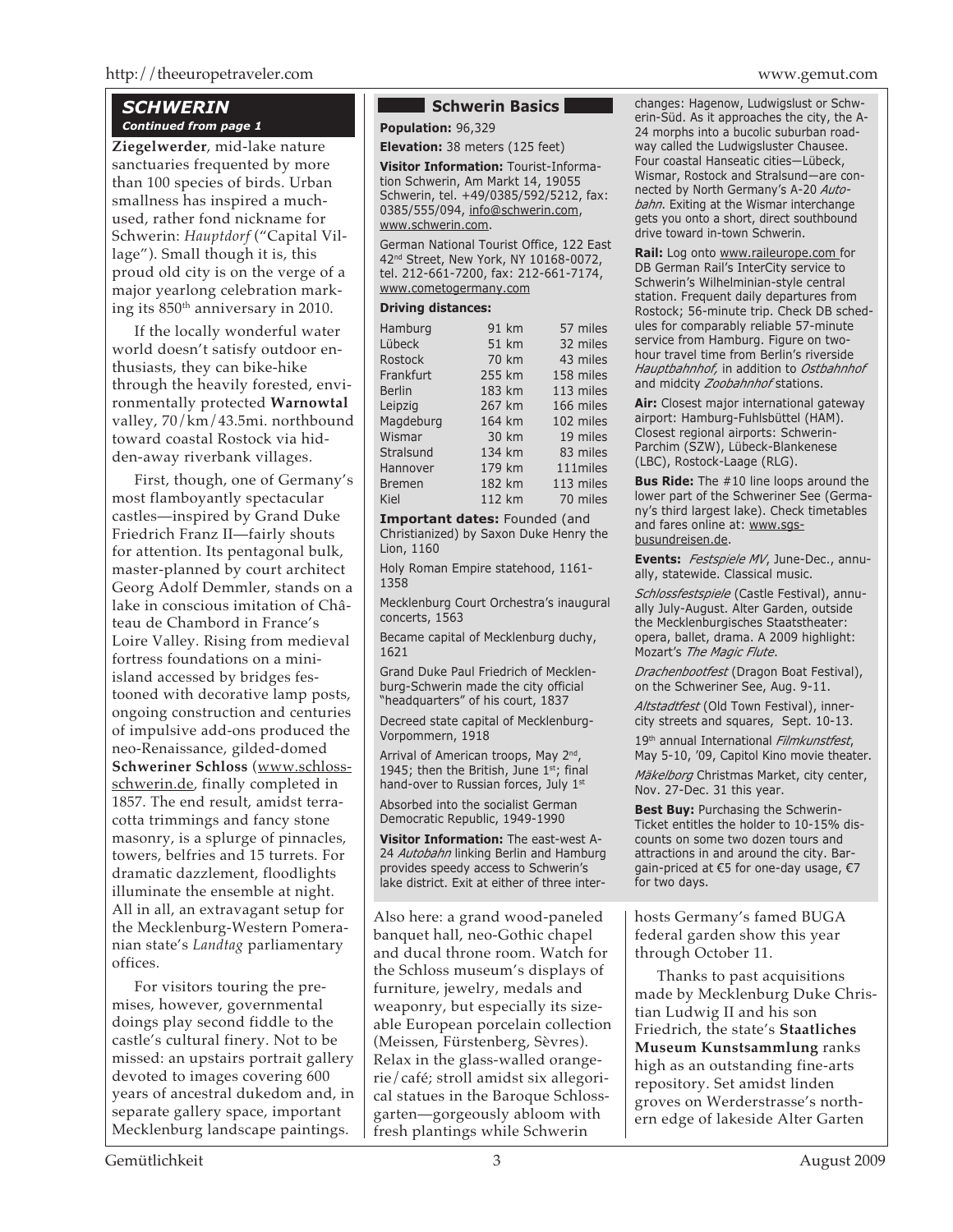greenery, this cultural gem (built 1877-82) resembles a Grecian temple. Gallery-goers ponder Dutch-Flemish "Golden Age" masterpieces (Rubens-Rembrandt-Hals-Breughel), but influential German works (Cranach the Elder-Caspar David Friedrich-Max Liebermann-Lovis Corinth) deserve equal admiration. Here, too: Thomas Gainsborough's full-length,  $18<sup>th</sup>$ century *Queen Charlotte* portrait and (surprise!) a comprehensive French array of dadaist-surrealist Marcel DuChamp canvases.

Schwerin's inner cityscape emerged in remarkably good shape from its economically tightfisted GDR years. So meander; take in the architectural mix. Inside and out, **Dom St. Maria und St. Johannes** (on Bischofstrasse) exemplifies soaring early-Gothic north-German brick cathedral architecture. Climbing the 219 winding steps to the tower's observation deck rewards persevering sightseers with sensational panoramas from 98-meter/320-ft. altitude. Evocative tidbit: the 15<sup>th</sup>-

**Key Websites for the Traveler • www.gemut.com** Gateway site for travelers to Germanic Europe, including car rental, rail passes, hotel bookings, travel tips, and past issues (free access to back issues for subscribers; see log-on info on page 2).

**• www.viamichelin.com** The Michelin database of hotels and restaurants, plus great interactive trip planning tools

**• www.travelessentials.com** Guidebooks, maps, travel accessories, luggage, all at 10 percent off for subscribers. Use discount code gemut2009.

**• maps.google.com** Best maps on the web. Driving & walking. Zoom in-out. Great detail city & country. Satellite & terrain views.

**• bahn.hafas.de/bin/query.exe/en** German rail website, with train schedules throughout Europe, as well as Germany

- **www.sbb.ch/index\_e.htm** Swiss and European rail schedules
- **www.ski-europe.com** Top Web resource for skiers with much data on Alpine resorts
- **www.myswitzerland.com** Website of Switzerland's national tourist authority

**• www.germany-tourism.de** Germany's national tourist authority

**• www.austria.info/us** Austria's national tourist authority

**• www.historicgermany.com** Website for an alliance of historic German cities

**• www.thetravelinsider.info** Info on electronics for travelers — cell phones, computers, etc.

century golden cross crowning the steeple was salvaged from Wismar's war-damaged (and, in 1990, GDR-dynamited) Marienkirche.

Angling over to the Marktplatz, you'll come upon an unusual kind of **Rathaus**—essentially Gothic but scrunched behind an English mock-Tudor façade. At this town hall's same market-square location, a dozen white Doric columns enclose the 18<sup>th</sup>-century **Säulengebäude**, a produce-and-flowers market hall which also contains the **Röntgen** coffeehouse café. At midpoint on the square, a symbolic lion monument crouches atop a marble shaft. Extending from the castle's horticultural and kitchen gardens through the southeastern corner edge of town, the Schlossgartenallee is lined with oak trees and imposing Gründerzeit and Wilhelminian villas of late- $18<sup>th</sup>$ / early-19<sup>th</sup>-century vintage. Viewing them makes socialist GDR austerity a distant memory.

Beginning in 1705, a planned *Schwerin Neustadt* community named **Schelfstadt** came into existence. Its narrow streets, clustered half-timbered *Fachwerk* houses, Baroque Schelfkirche parish church and tidy gardens, still comprise a worthwhile visitor attraction. This lakeside areas's **Freilichtmuseum Schwerin-Muess** recalls 18th-19th-century rural folkways with thatched-roof cottages, farm buildings and workshops.

# **Schwerin Hotels**

# Speicher am Ziegelsee

While doing any moderately extensive Schweriner lookingaround, you're sure to reach a lake. In the case of this four-star hotel, it's on the city's north-side Ziegelsee. After German reunification, the Sorat organization acquired a 1936 wheat warehouse, converting the six-story brick structure into what was completed in 1998. Overall, a successful transformation—culminating in a spacious lounge warmed by a roughstone fireplace, sunny atrium,

www.gemut.com http://theeuropetraveler.com

wood-and-wicker furnishings in public areas, sauna and fitness facilities, earth-tone materials throughout, and, of course, a lakeside terrace. The 55-seat restaurant has upscale white-tablecloth Mediterranean-dinner flair, and serves full gourmet breakfasts. For coziness, request a top-floor room in which overhead window dormers brighten a roof-slanted wall. Room-rate differentials depend upon your choice of water- or land-view accommodations.

**Daily Rates:** Singles €75-97, doubles €95-117

**Contact:** Speicher am Ziegelsee, Speicherstrasse 11, 19055 Schwerin, tel. +49/0385/50030, fax 03085/ 50031, m.info@speicher-hotel.de, www.speicher-hotel.de **Rating:** QUALITY 14/20, VALUE 15/20

# Seehotel Frankenhorst

Another, less-pricey Ziegelsee choice is four-star-rated and in its own park on the lake's northeast shore, 6km/4.75 miles from midtown Schwerin. The all-nonsmoking premises include 43 modest but colorfully pleasant guestrooms, the nautically themed *Bootshaus* restaurant, glass-enclosed *Wintergarten*, summer terrace, beauty salon, whirlpool and sauna, swimming pool, boat dock and lakefront beer garden—plus equipment for table tennis, volleyball and other family-friendly activities on the sprawling lawn.

**Daily Rates:** Singles from €49, doubles from €55.

**Contact:** Best Western Seehotel Frankenhorst, Frankenhorst 5, 19055 Schwerin, tel.

+49/0385/592/220, fax 0385/592/ 22145,

info@seehotel.bestwestern.de. www.seehotelbestwestern.de. **Rating:** QUALITY 13/20, VALUE 15/20

# Niederländischer Hof

Best in town for deluxe ambience, perched on the west edge of Pfaffenteich waters, mere minutes from the *Bahnhof*, this distinctive 1901 oldster keeps its 32 guestrooms in **EDITOR'<sup>S</sup> CHOICE**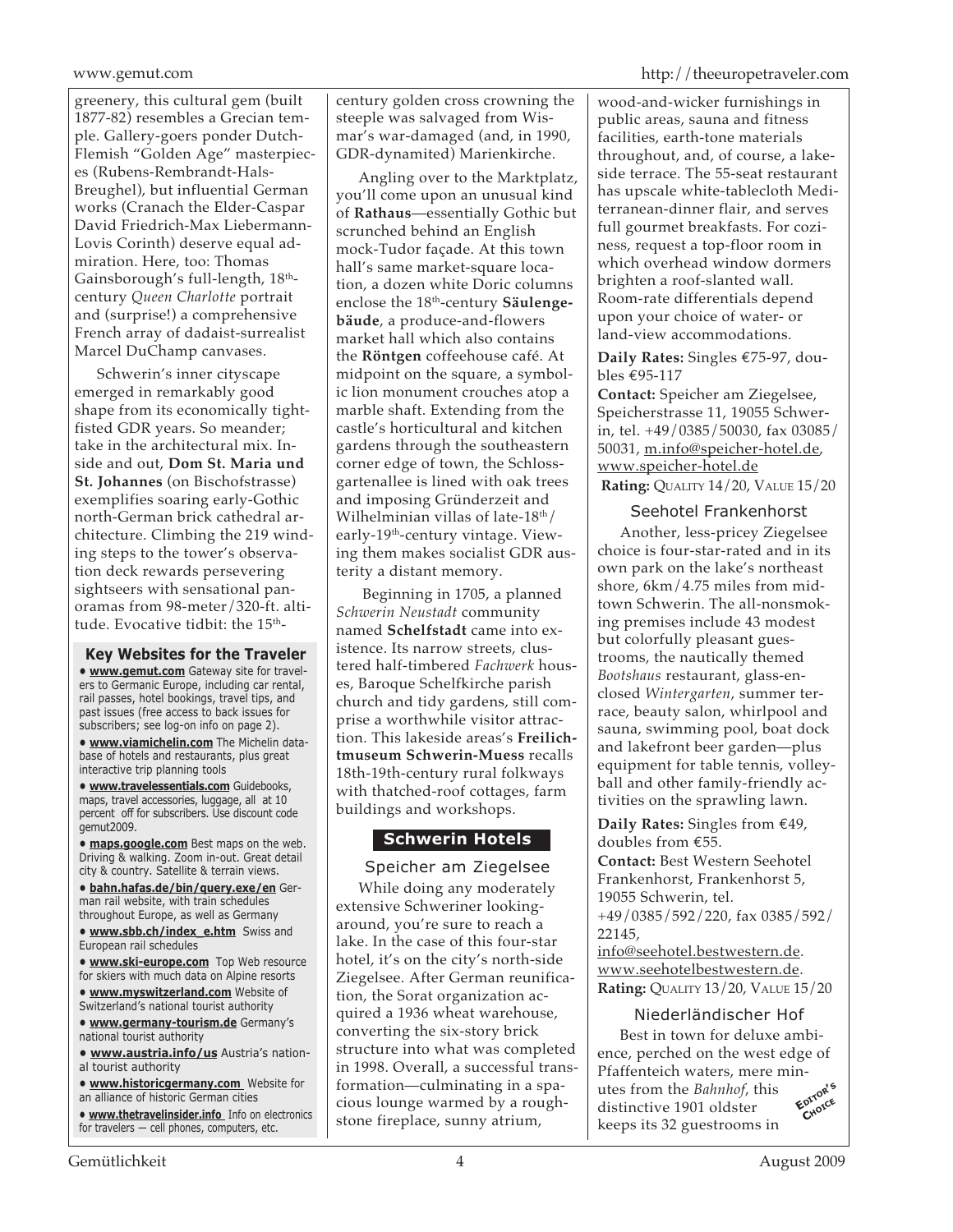#### http://theeuropetraveler.com www.gemut.com

tiptop shape, with parquet floors, English-import country furniture and marble baths. The wood-paneled library is a restful gathering place. Expect culinary excellence in the mirrored restaurant (adjacent to the hotel's own garden) and low-key chitchat in the city's most sophisticated bar.

**Daily Rates:** Singles €84-124, doubles €139-170 (choice of lake or city view).

**Contact:** Niederländischer Hof, Alexandrinenstrasse 12-13, 19055 Schwerin, tel:

+49/0385/59110, fax 0385/5911/ 0999, hotel@niederlaenderscherhof.de, www.niederlaendischerhof.de

**Rating:** QUALITY 17/20, VALUE 16/20

# Crowne Plaza

Location: a bit south of the *Altstadt*, overlooking the Ostorfer See (yet another of Schwerin's delightful lakes), walkably close to the Schloss and gardens. Slick Americanized atmosphere and amenities attract business-meeting clientele as well as leisure travelers to this modern red-brick building, shaped like a ship's prow. As expected: a fitness and "wellness" center, plus conference and banquet facilities. All 100 guestroom accommodations come equipped with wireless Internet access. The Marco Polo restaurant offers an international dinner menu, and each evening in the Columbus Bar cocktails are sipped to a background of smooth piano melodies. Ask about package rates tied to seasonal events and entertainment. Golfers pay €138 per-person (weekdays),  $\in$  146 (weekends) for a package that includes greens fees at 18-hole Loch Winston Golfplatz.

**Daily Rates:** Singles €99-137, doubles €129-177 (costs dependent upon city or lake view).

**Contact:** Crowne Plaza Hotel Schwerin, Bleicher Ufer 23, 19053 Schwerin, tel: +49/0385/57/550, fax 0385/575/5777, crowne-plazaschwerin@online.de, crowneplaza.m-vp.de

**Rating:** QUALITY 15/20, VALUE 14/20

# Alt Schweriner Schankstuben

Overlooking a public square with the brick cathedral looming nearby, all 16 budget-simple rooms are pinewood-furnished and offer splendid views of prime Schweriner landmarks. The twopart restaurant, cheerfully staffed by Frymark-family ownership, focuses on regional specialties. Weather permitting, meals and drinks are served on an 80-seat terrace, shaded by linden trees. Free on-site parking for guests arriving by car.

**Daily Rates:** Singles €55-59, doubles €59-94; extra for Dom view, €88-94.

**Contact:** Alt Schweriner Schankstuben, Am Schlachtermarkt 9, 19055 Schwerin,

tel. 49/0385/592/5313, fax 0385/ 557/4109, mail@schankstuben.de, www.schankstuben.de **Rating:** QUALITY 12/20, VALUE 16/20

# Zur Guten Quelle

Right in the middle of things, with favorable Marktplatz-andcathedral proximity. Schusterstrasse connects the *Innenstadt* with Alter Garten greenery. Matthias Theiner runs this six-room *Gasthaus* with an attentive sense of hospitality. His timber-framed property, still stalwart after its two centuries of existence, was tastefully renovated three-four years after Germany's reunification. Still, however, fixtures and vinyl-covered furnishings wistfully retain their retro GDR dowdiness. Restaurant dinner entrées average €8-13. An intimate sidewalk beer garden stays busy during any stretch of pleasant midyear weather.

**Daily Rates:** Singles €49-53, doubles €69-76, families €91-100 **Contact:** Zur Guten Quelle, Schusterstrasse 12, 19055 Schwerin, tel: +49/0385/ 565/985, fax 0385/500/7602, quelle190555Sn@aol.com, www.zur-guten-quelle-m-vp.de **Rating:** QUALITY 13/20, VALUE 15/20

### **Schwerin Restaurants**

Weinhaus Uhle

**EDITOR'<sup>S</sup> CHOICE** On a street corner near the cathedral, this classy but genteel establishment with 1902 pedigree has a dual identity: slickly modern wine bar downstairs; vaultedceilinged, red-carpeted heraldic *Rittersaal* Knight's Room upstairs for fine dining. Overall décor (somehow) merges florid rococo and *Jugendstil* Art Nouveau design. Flammkuchen crêpes (€7) are popular; full-course *Mecklenburger Klassiker* house specialties range €9-12.90 or splurge on the roast duck (€18.50) instead. <sup>A</sup> talented musicmaking combo entertains nightly.

**Contact:** Weinhaus Uhle, Schusterstrasse 13-15, 19055 Schwerin, tel. +49/0385/477/3030, www.uhle1751.de **Rating:** QUALITY 16/20, VALUE 14/20

# Weinhaus Wöhler

A Schelfstadt wine retailer since 1819, turned long ago into a completely Germanic inner-city restaurant where leaded-glass windows romanticize a pair of intimate dining rooms (with nonsmoking section and "hot spot" for travelers' WiFi computer messaging). Frymark-family management makes them feel right at home. Located two short blocks east of Pfaffenteich shoreline.

**Contact:** Weinhaus Wöhler, Puschkinstrasse 26, 19055 Schwerin, tel. +49/0385/555/830, www.weinhauswoehler.com

**Rating:** QUALITY 13/20, VALUE 13/20

# Weinhaus Krömer

Mundanely useful, beginning in 1895, as the *Grossherzogliche Damfwäscherei* (the grand duke's steam laundry); completely redesigned prior to reopening a year ago, courteously hosted by the Krömer family. Main courses: €5.50-9.50.

**Contact:** Weinhaus Krömer, Grosser Moor 56, 19055 Schwerin, tel. +49/0385/562/956, www.weinhaus-kroemer **Rating:** QUALITY 12/20, VALUE 14/20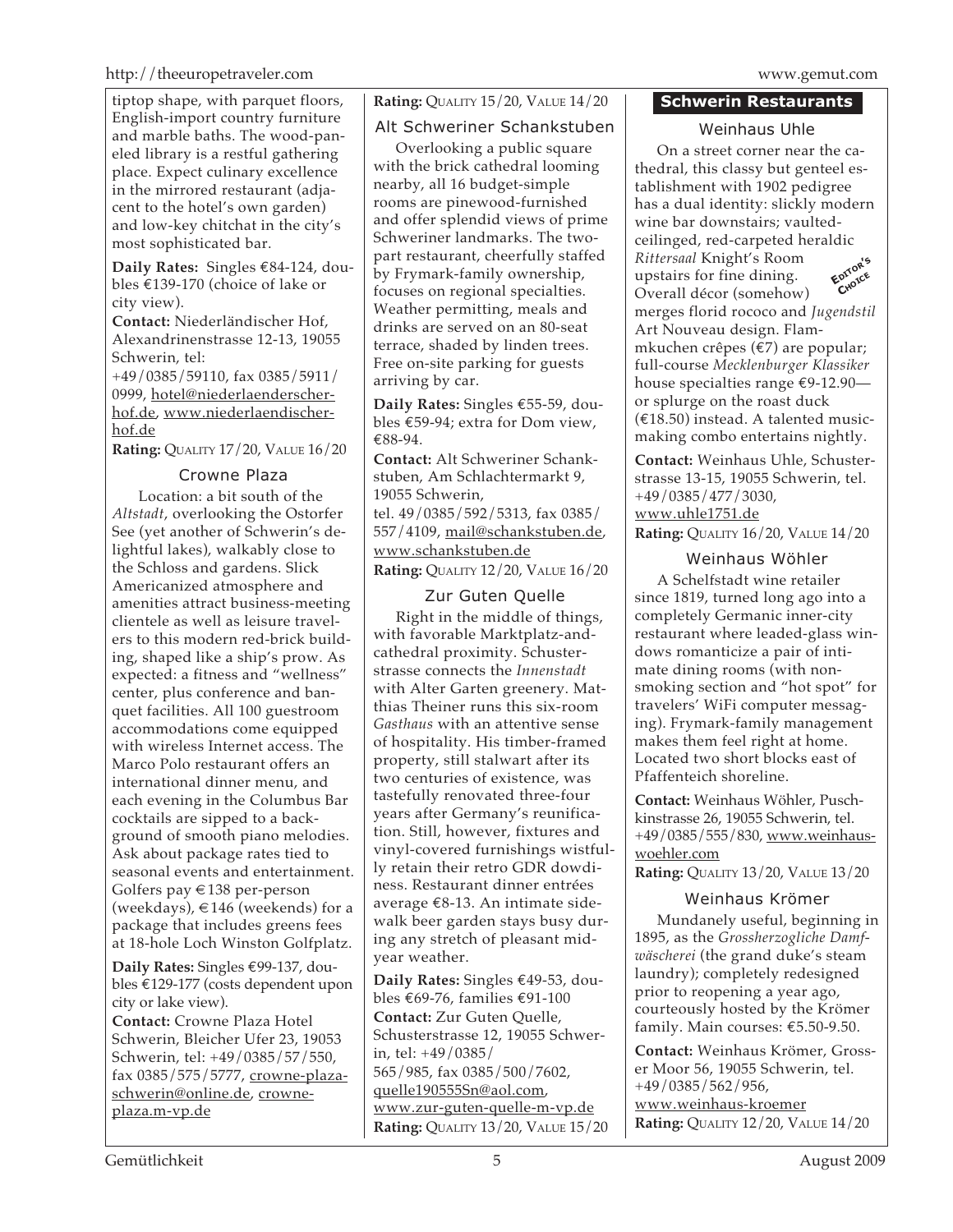Zum Stadtkrug Altstadt Brauhaus

Shiny copper vats, yeasty aromatics, bottles galore, bare wooden tabletops and chummy close quarters leave no doubt that you've stepped into a good old *Hausbrauerei*, this one pouring its nine kinds of pilsner beers since 1936. Ceiling beams, blond stucco walls, leafy beer garden and a mishmash of antiques set the tone. Unfancy breakfasts, brunches and meat-fish-fowl-*Schnitzel* dinners (€8.95-14.95) are served. "Going regional" could mean ordering a helping of *Schweriner Grützwurst* sausages with dumplings ( $\in$ 9.95) or one of the Baltic fisherman's platters  $(€12.95-14.95).$ 

**Contact:** Zum Stadtkrug, Wismarsche Strasse 129, 19053 Schwerin, tel. +49/0385/593/6693, www.alstadtbrauhaus.de **Rating:** QUALITY 12/20, VALUE 14/20

# Wallenstein

Patrons dining beneath a swooping roof out on the long, low pavilion glance directly beyond Schweriner See embankments for knockout views of the almighty Schloss. You'd expect selections of lake fish in such a setting, so go ahead and order for instance—a helping of reliably fresh *Zanderfilet* pike-perch (€9.50- 13.40) or white *Matjes* herring (€7- 8.65). Or instead decide upon steak, pork, breast of duck or perhaps a generously big, plump *Wienerschnitzel*. (Such full-course meals range €13.80-16.90). Vegetarians aren't ignored ( $€8.20-9.50$ ), and dessert/drinks listings suit all tastes by day or night. Sip smooth, Mecklenburg-brewed Lübzer pilsner beer.

**Contact:** Restaurant-Café Wallenstein, Werderstrasse 140, 19055 Schwerin, tel. +49/557/ 7755, www.restaurantwallenstein.de

**Rating:** QUALITY 14/20, VALUE 15/20

Friedrich's Handsomely situated on the southern rim of midcity

Pfaffenteich waterfront, this restaurant's colonnaded edifice exudes circa-1810 neoclassical elegance. There's no letdown inside, where white door frames and potted palms accentuate walls and sideboards loaded with vintage photographs and antique bric-a-brac. Menu reliables include choice of two portions of Mecklenburg farmers's feast (€9.90-12.90), goulasch accompanied by red cabbage and homemade dumplings (€10.90), rumpsteak and salad ( $\in$ 12.90). A bigwindowed café is on the premises and, in summertime, a sizeable number of tables can be set on the terrace.

**Contact:** Restaurant-Café Friedrichs, Friedrichstrasse 2, 19055 Schwerin, tel. +49/ 0385/555/473, www.restaurantfriedrichs.com **Rating:** QUALITY 16/20, VALUE 17/20

# **The Café Scene**

Finding a *gemütlich* café in Schwerin is just about as easy as finding a body of water in this land of lakes and rivers. In addition to **Röntgen**, "recommendables" include **Ulrike** (Wittenberg Strasse 42), **Rothe** (Puschkinstrasse 14), **Karina** (Werderstrasse 2) and **Weststadt** (Carl-Moltmann-Strasse 30). For chic ambience and circa-1755 ancestry: **Café Prag** (Schlossstrasse 17), where light lunches range €4.90-10.90.

# **Shopping**

Map-read your way to Friedrichstrasse, Schlossstrasse, Schmiedestrasse, Werderstrasse, extra-long Mecklenburgstrasse, pedestrian-only Puschkinstrasse or Schelfstadt's narrow Münzstrasse. Several urban *Einkauftcenter* malls promptly popped up after the GDR's 1990 implosion. The biggest, with its 120 stories, is the triple-level **Schlosspark-Center** at west-side Marienplatz. Due to open here, in 2010: the massive curved-glass **Marienplatz-Galerie**. While turning a corner away from that construction site, browse the **Wurm-Passage**, a mini-mall. The **Burgseegalerie** now dominates Mecklenburgstrasse; Grabenstrasse's **Sieben Seen (Seven Lakes) Center** opened recently. In a much more traditional vein, weekend flea markets occur during July, followed by November's medieval-<br>themed **Martens Markt**. themed **Martens Markt**.

# *OPEN-AIR MUSEUMS Continued from page 1*

other trades are equipped with historically accurate tools from the period. Village stores are stocked with the manufactured goods available to people at that time. And barns often display agricultural machinery, horse trappings, and a variety of vehicles from humble wagons to fancy coaches.

These museums provide fascinating glimpses into the past and into the daily lives of people who raised their own animals, grew their own crops, ground their own grain, baked their own bread, churned their own butter, spun their own yarn, and wove their own cloth. Many *Freilichtmuseums* also offer hands-on workshops where children and adults can try some of the skills their ancestors by necessity possessed for putting food on their tables and clothes on their backs.

The first German *Freilichtmuseum* was constructed in 1901, but consisted only of new reproductions of old houses from East Prussia and the surrounding area. The museum established by the Thüringian city of Rudolstadt in 1914-1915, with several houses dating back to the 17th century, is Germany's first *Freilichtmuseum* of authentic historical buildings. And in 1934, the largest regional museum of this type was established in Cloppenburg, in Lower Saxony.

World War II slowed or halted the expansion of these projects, but during the 1960s and 1970s many new *Freilichtmuseums* opened throughout the country. Some are small museums situated on only a few acres of land in or near urban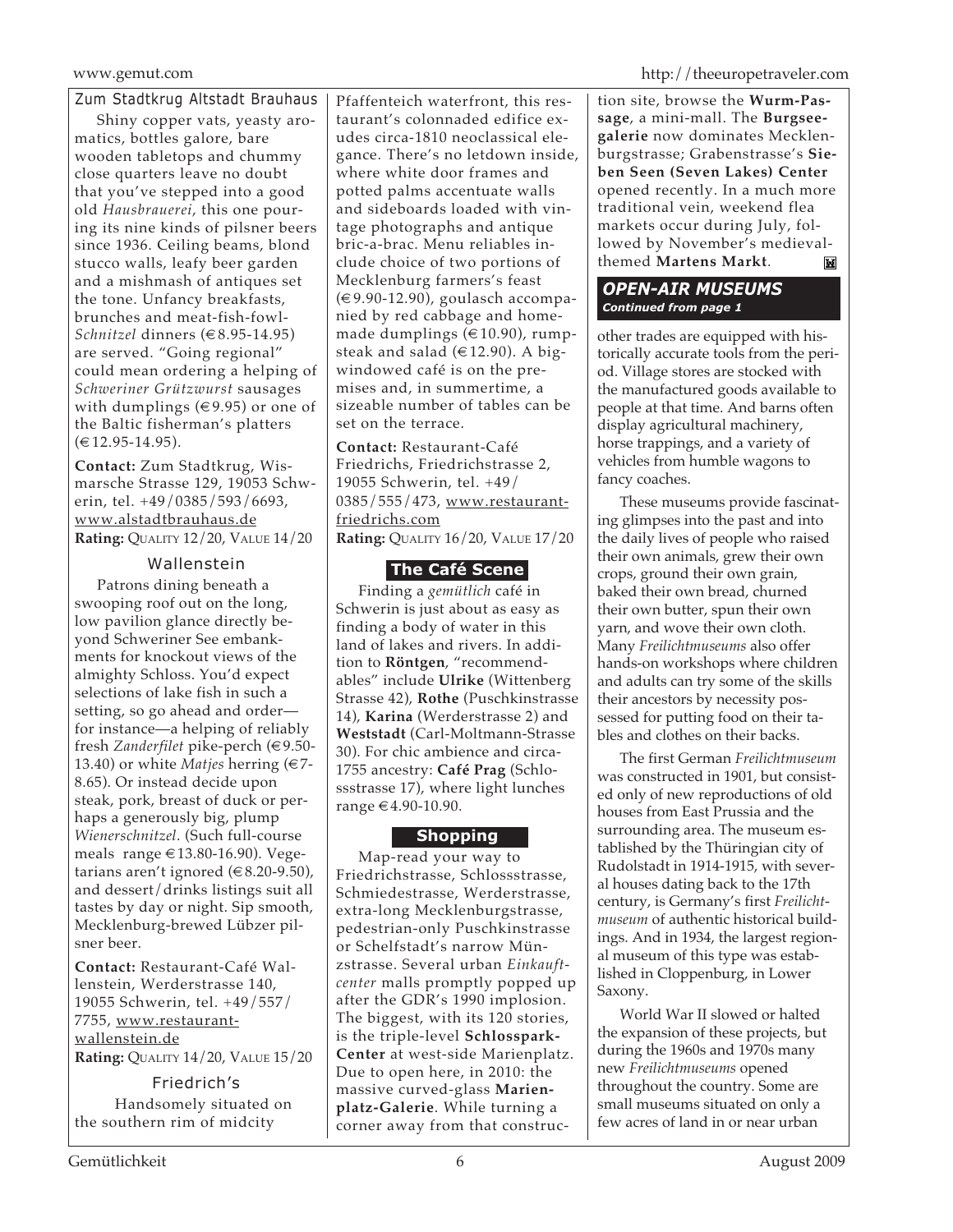centers. However, the majority are located in rural areas where the museum covers a much larger expanse, often in a bucolic setting such as the rolling moors of northern Germany or the foothills of the Bavarian Alps.

If you're planning a trip to the northwestern part of Germany, consider visiting the following *Freilichtmuseums* north of the Main River, between Frankfurt and Hamburg:

**Freilichtmuseum Hessenpark** is only a few kilometers north of Frankfurt am Main, in the Taunus Mountains. Since 1974 more than 100 old buildings that could not be maintained at their original sites have been moved here. Featuring *Fachwerk* (half-timbered) houses, barns, outbuildings, and a large windmill, each grouping of buildings presents a typical settlement within the region of Hesse. Just outside the entry gate, a large village square is surrounded by *Fachwerk* restaurants, beer gardens, shops, an exhibition hall, and even a historic *Rathaus* (Town Hall) where weddings can be held.

(Freilichtmuseum Hessenpark, Laubweg 5, 61267 Neu-Anspach/ Taunus, tel. +49/6081-5880, fax 588127, service@hessenpark.de, www.hessenpark.de)

You'll want to plan at least half a day or more for visiting the **Westfälisches Freilichtmuseum** in Detmold. Now Germany's largest openair museum, it opened to the public in 1971. The museum comprises a group of 70 buildings known as the Paderborn Village, plus numerous other farmhouses, granaries, barns, windmills, and textile workshops on 250 acres of land. To keep from getting sore feet, take a horse-drawn wagon from the entrance of the museum to the Paderborn Village, then wend your way back through the fields and farmsteads along the wellmarked footpaths. Restaurants and beer gardens provide refreshments at various places within the grounds.

(Westfälisches Freilichtmuseum Detmold, 32756 Detmold, tel. +49/ 5231-7060, fax 706106, wfm-

# detmold@lwl.org, www.lwl.org/ freilichtmuseum-detmold)

If you're interested in life in even earlier times, head to the **Archäologisches Freilichtmuseum** in Oerlinghausen, not far from Detmold. Several exhibits along the walking paths depict daily life from the Stone Age to the Bronze Age to the 8th century A.D. Special demonstrations of felt-making, pottery-making, bronze casting, cooking over an open fire, and other skills are scheduled at various times during the year.

(Archäologisches Freilichtmuseum, Am Barkhauser Berg 2-6, 33813 Oerlinghausen, tel. +49/5202-2220, fax 2238, archaeoerl@t-online.de, www.AFM-Oerlinghausen.de)

On the outskirts of the city of Münster, the **Mühlenhof Freilichtmuseum** is a small but interesting collection of 25 rural buildings from the 17th to the 19th centuries. The *Fachwerk* farmhouses are constructed in the "half-house" style typical of northern Germany, with a large threshing floor in the barn, flanked by stables, in one half of the building, and an adjoining kitchen and living quarters in the rest of the structure. One of the prime attractions is a windmill built in 1748, which was in use until 1943.

(Mühlendorf Freilichtmuseum Münster, Teo-Breider-Weg 1, 48149 Münster, tel. +49/251-981200, fax 9812040, info@muehlendorfmuenster.de, www.muehlendorfmuenster.de)

You can easily spend three or four hours at **Museumsdorf Cloppenburg**, Germany's oldest *regional* open-air museum, near Bremen. Depicting the rural life and culture of the people of Lower Saxony, it consists of 52 well-restored old buildings, including several farmhouses and laborers' dwellings, barns, mills, workshops, a church, and a schoolhouse. Pumpernickel bread is still made in the traditional way at the museum, with the dough formed into brick-shaped loaves and baked for fourteen to sixteen hours

in a wood-fired oven. You can buy this old-fashioned, dense, heavy, very tasty black bread—and other kinds of breads baked in the same oven—at two locations in the museum complex. If you're lucky, you can even eat it slathered with freshly churned butter from a butter-making demonstration, washed down with a glass of the buttermilk from the wooden churn. You can also purchase attractive handmade pottery at the museum's *Töpferei* (potter's workshop). A pleasant restaurant on the grounds offers regional specialties throughout the day.

(Niedersächsischen Freilichtsmuseum, Museumsdorf Cloppenburg, Betherstrasse 6, 49661 Cloppenburg, tel. +49/4471-94840, fax 948474, info@museumsdorf.de, www.museumsdorf.de)

If you're staying in Hamburg, the **Freilichtmuseum am Kiekeberg** is a nice day-trip away from the hustle and bustle of the big city. More than three dozen wood-and-red-brick buildings depict the cultural life of the region from the 17th through the 19th centuries. Special demonstrations are given on country cooking, bread-baking, beer-brewing, spinning, weaving, blacksmithing, and other skills.

(Freilichtmuseum am Kiekeberg 21224 Rosengarten-Ehestorf, tel. +49/40-7901760, fax 7926464, info@kiekeberg-museum.de, www.kiekeberg.de)

Most German open-air museums offer regularly scheduled guided tours, as well as themefocused tours on certain days and private tours (including Englishlanguage) by prior reservation. At Christmas, Easter, and other holiday seasons, special programs are planned, such as Easter-egg decorating, harvest festivals, and Christmas markets selling traditional handmade crafts. Contact the individual museums for a list of forthcoming events.

For more information go to www.wikipedia.org and do a search for "open air museums."